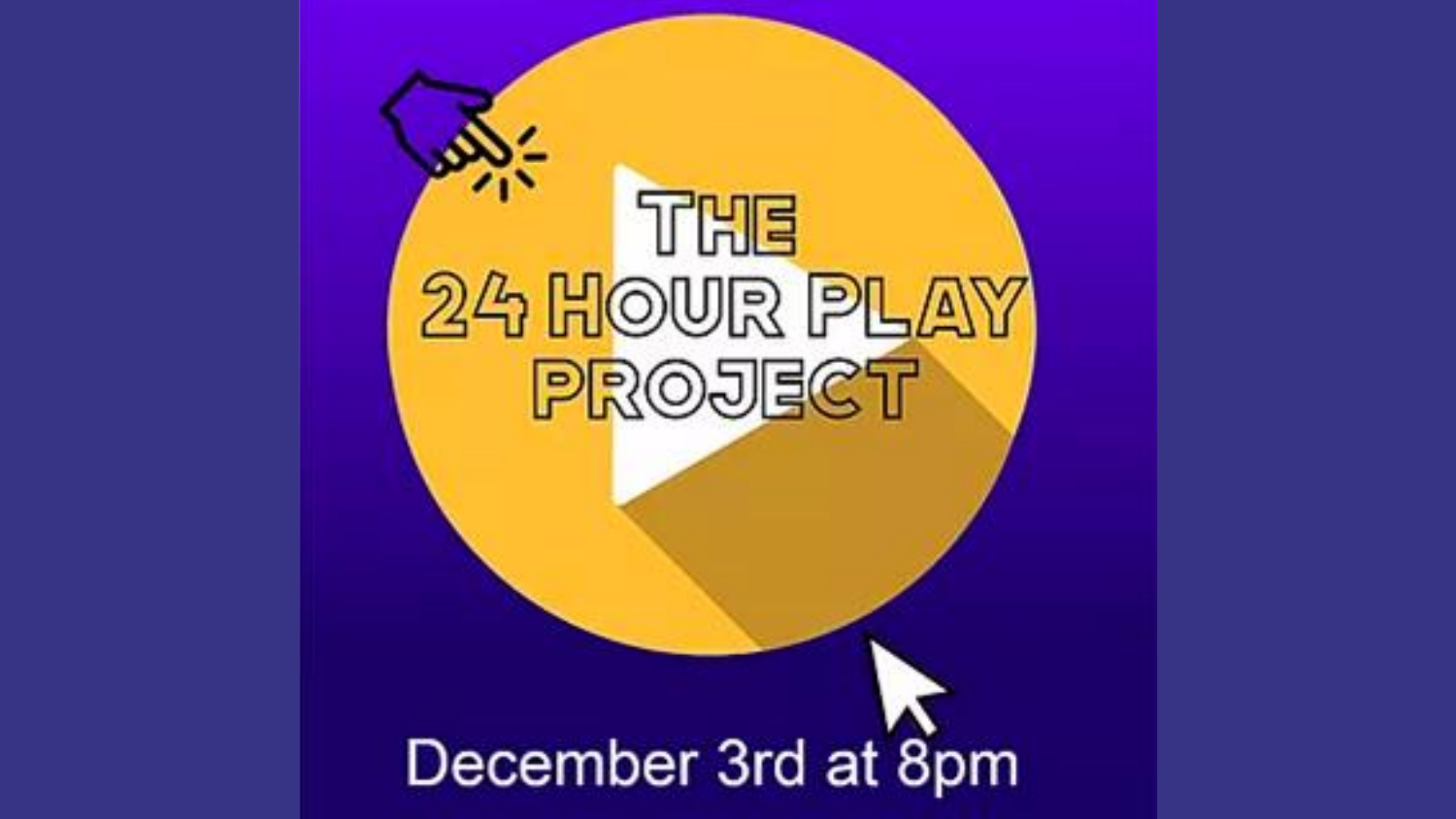## Halfway to Heaven (Or Hell)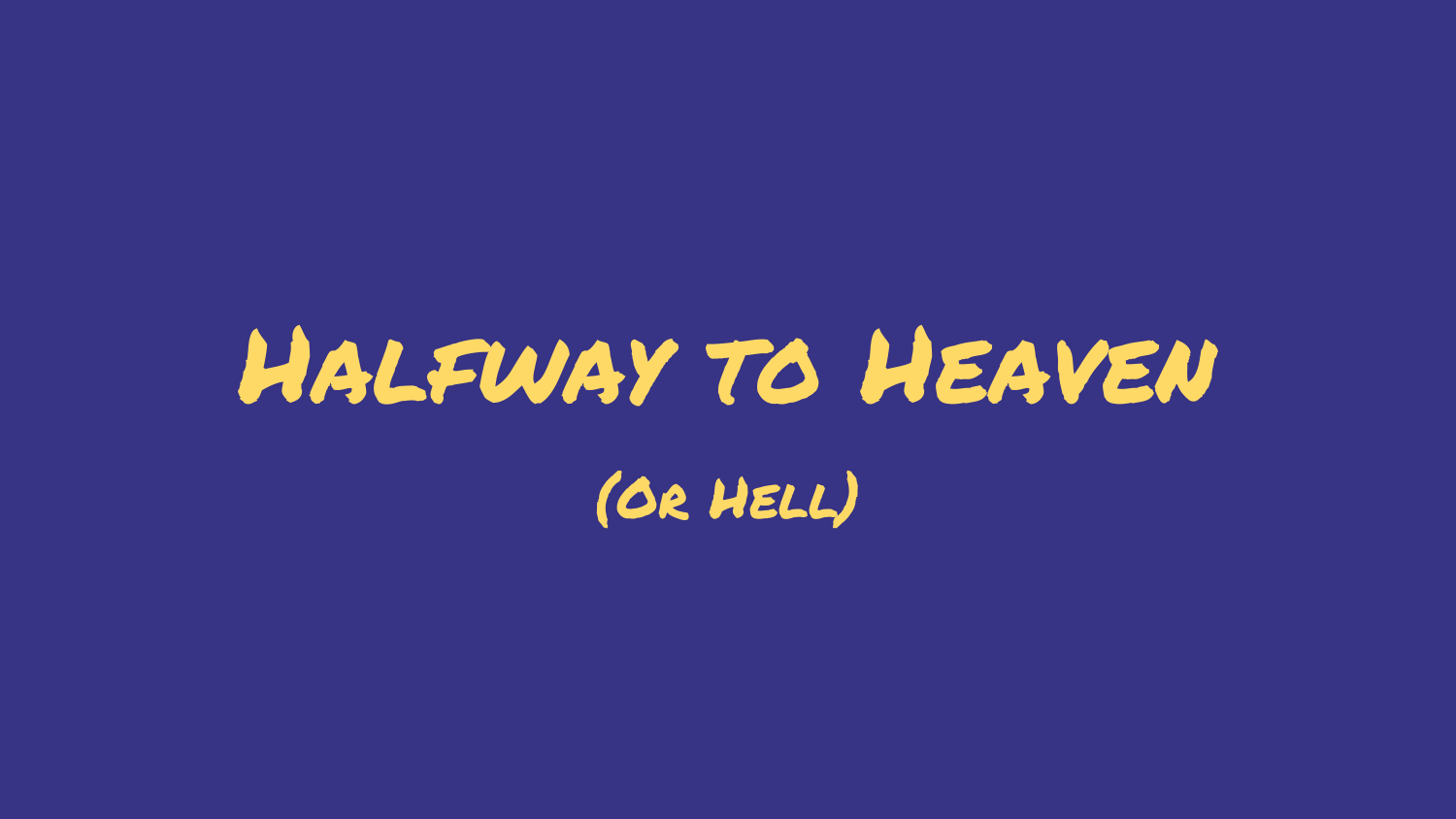| Playwright      | <b>Kaiya Bumbray</b>       |
|-----------------|----------------------------|
| <b>Director</b> | <b>Rachel England</b>      |
| <b>Editors</b>  | <br><b>Julia Steinberg</b> |
|                 | <b>Rachel England</b>      |
| <b>John</b>     | <br><b>Riley de Leeuw</b>  |
| Rose            | <br><b>Julia Steinberg</b> |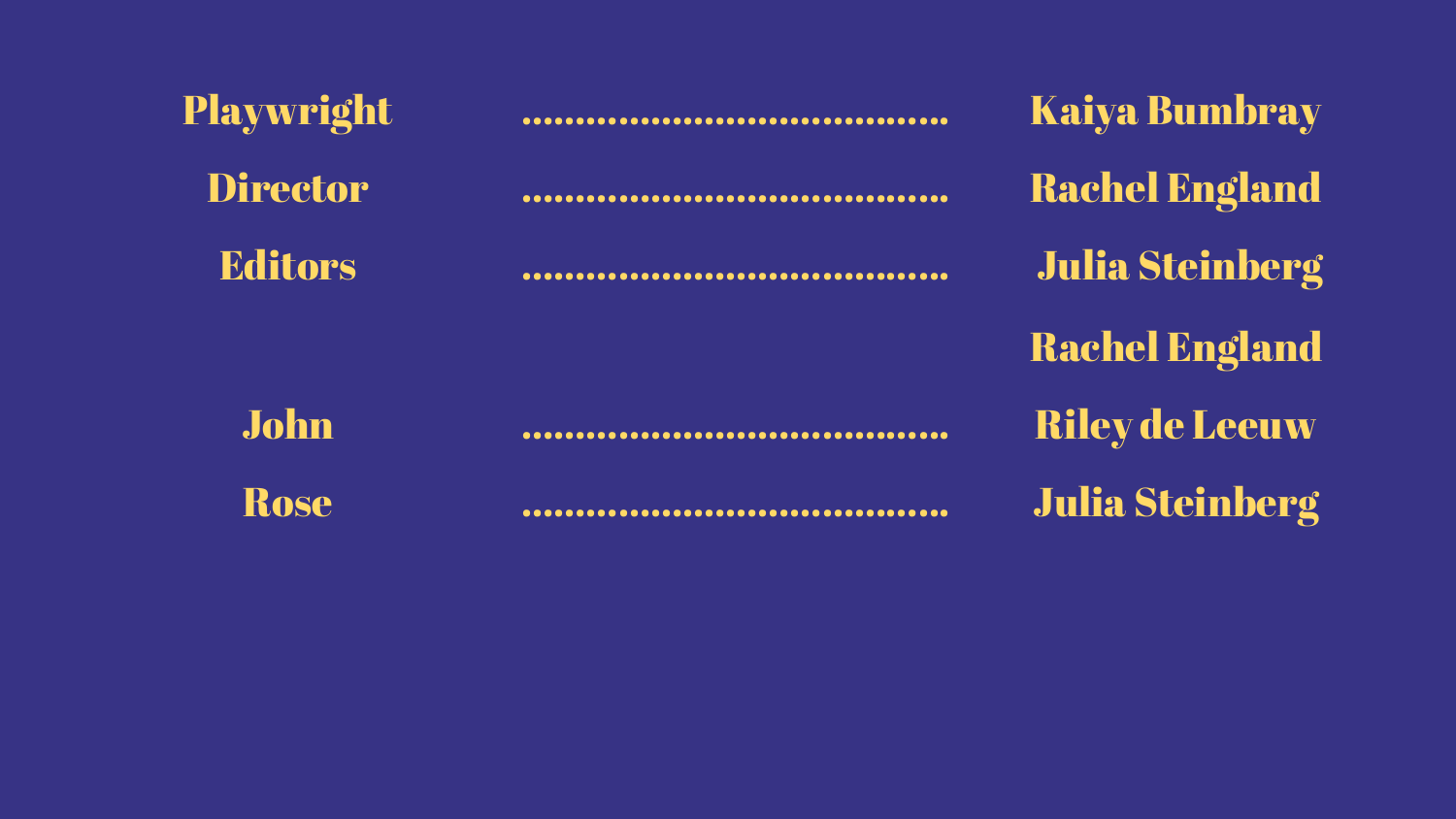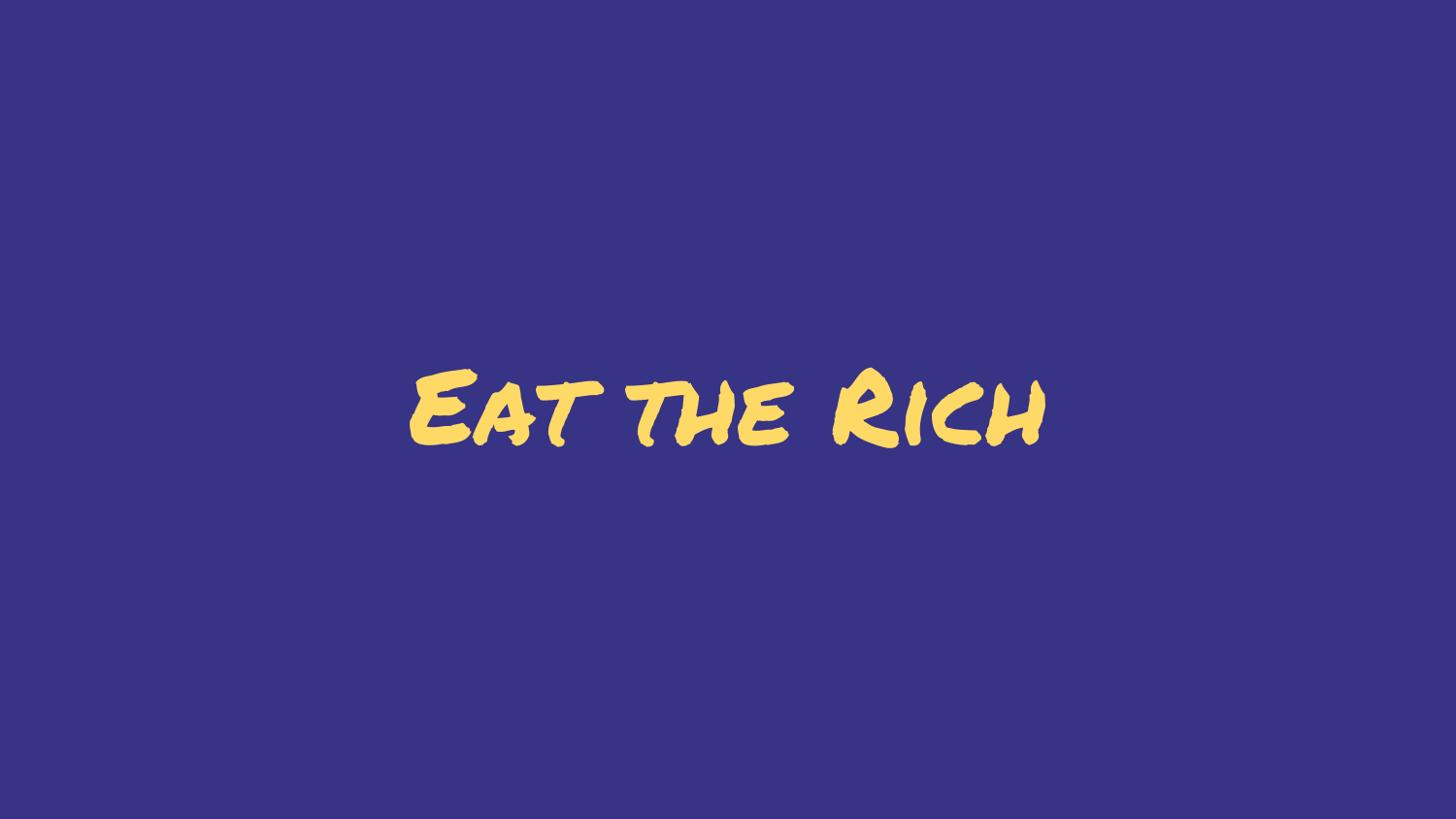

Playwright …………….……………….. Avery Moe & Nia Bronson Director …………….……………….. Matthew Dietrich Editors …………….……………….. Julia Steinberg Matthew Dietrich

Abigail O'Ridley …………….……………….. Sydney Finger Èmile O'Ridley …………….……………….. Sarah Meklir

Samuel O'Ridley …………….……………….. Riley Woodward The Damned …………….……………….. Sarah Meklir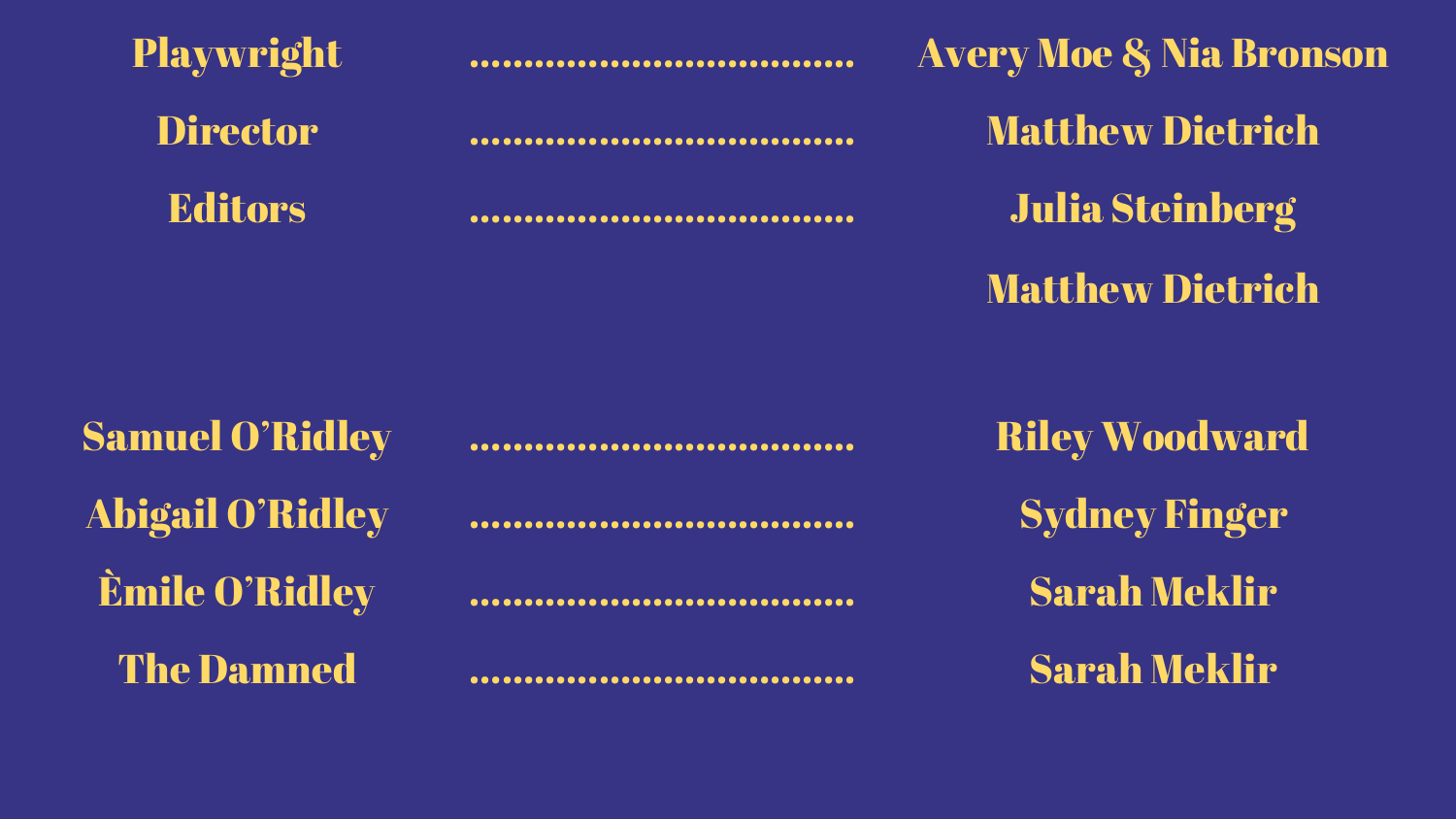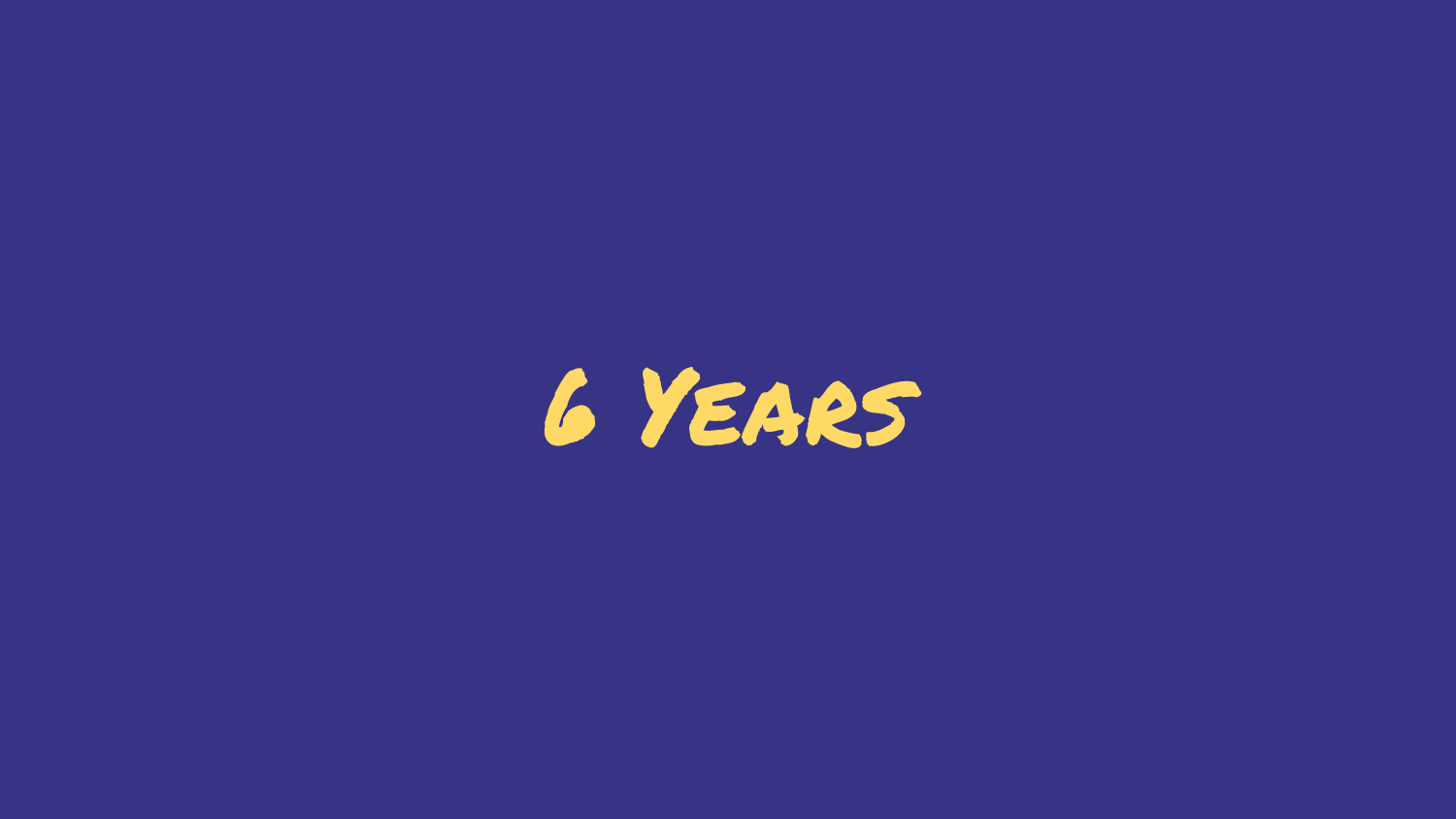Playwrights …………………………………… Kennedy Grant Matthew Dietrich Director …………………………… Kaiya Bumbray Editor …………………………… Kristina McKirahan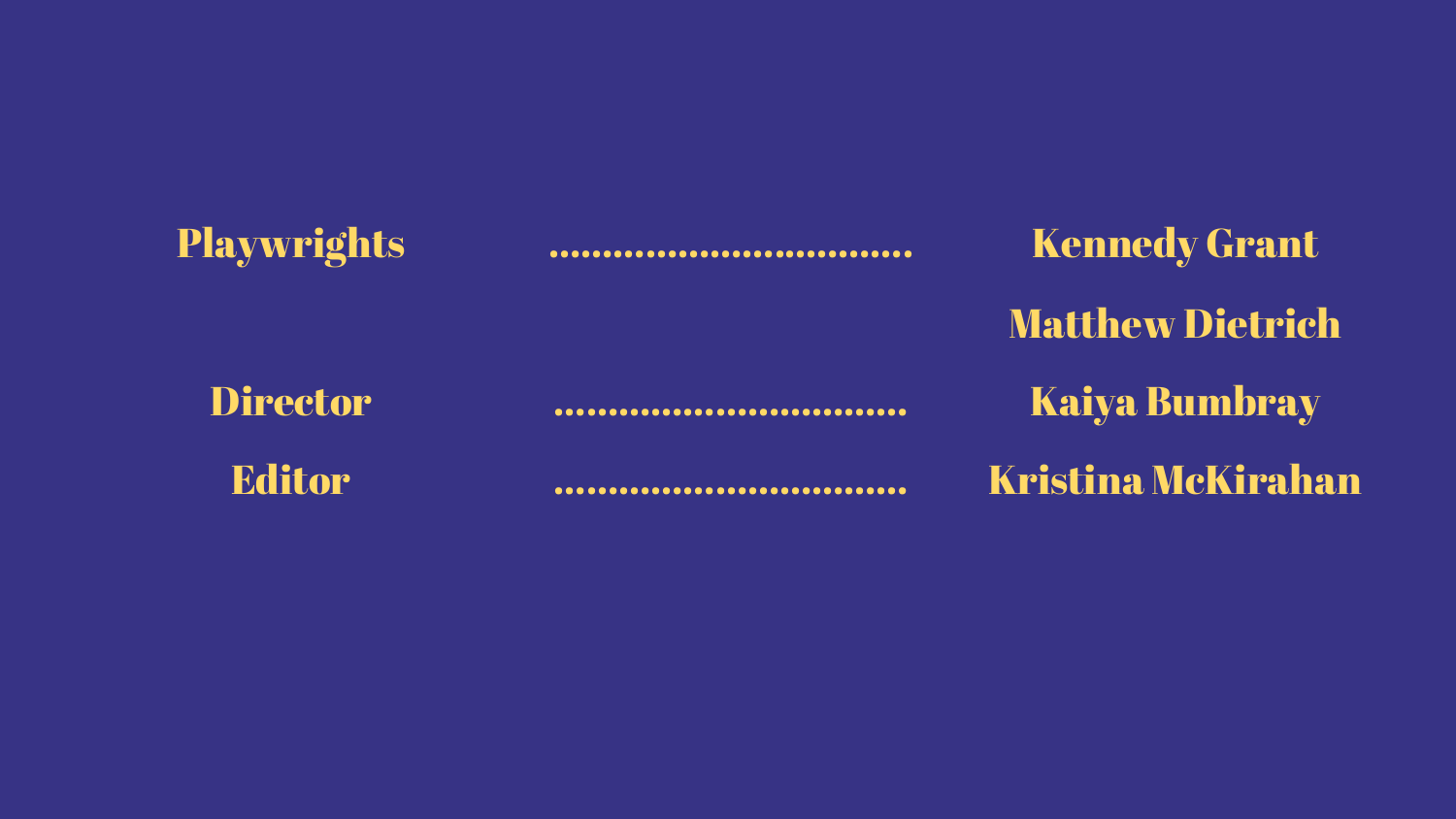| <b>Isabella</b> |         | <b>Alara Sheriff</b>   |
|-----------------|---------|------------------------|
| Josh            | <u></u> | <b>Deacon Sweeting</b> |
| <b>Melanie</b>  |         | <b>Avery Moe</b>       |
| <b>Claire</b>   |         | <b>Isabel Moskov</b>   |
| Tristan         |         | Kristina McKirahan     |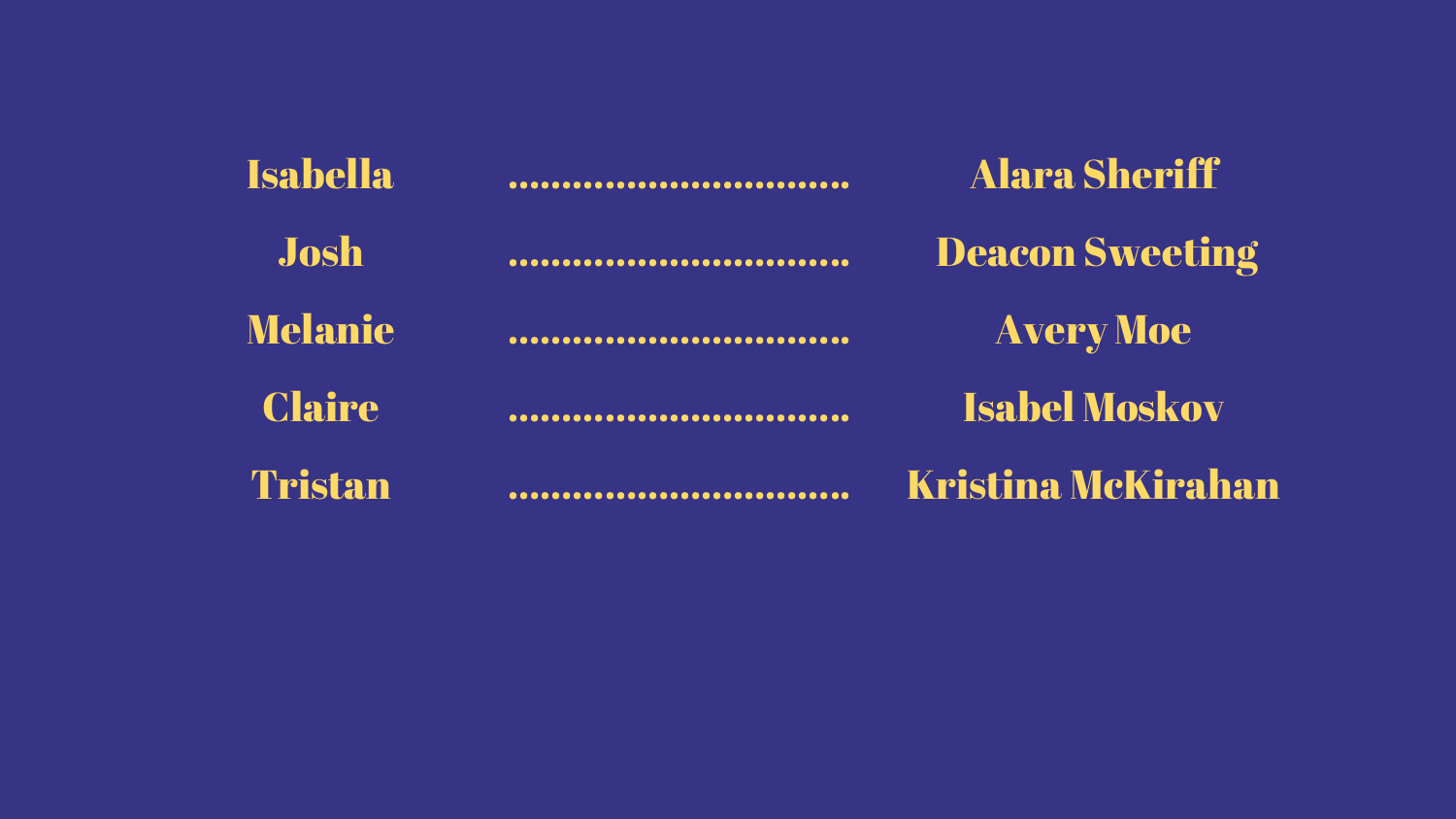## The Characters in our Minds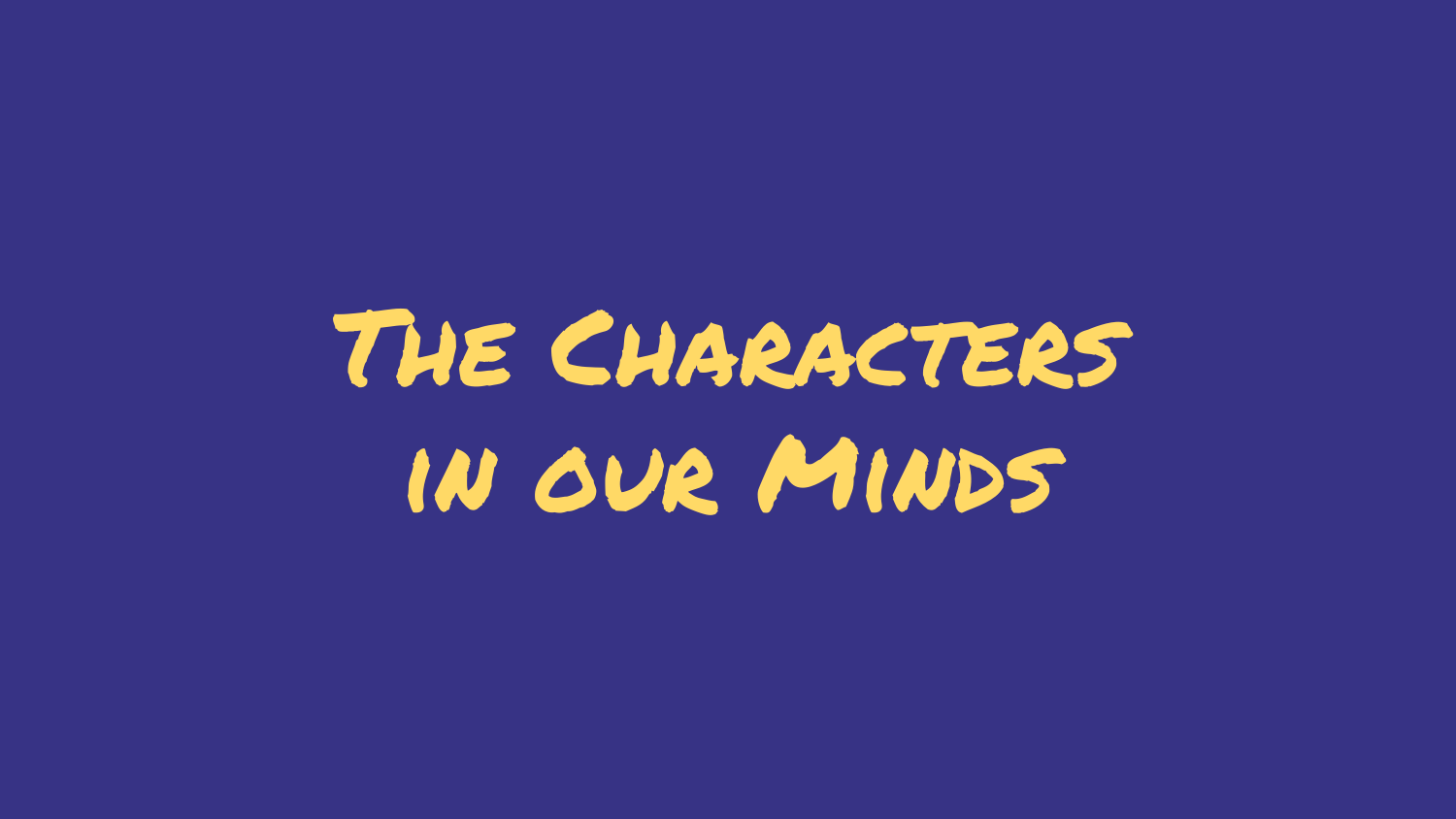| Playwright       | <br><b>Julia Steinberg</b>  |
|------------------|-----------------------------|
| <b>Director</b>  | <br><b>Skylar Shaffer</b>   |
| <b>Editors</b>   | <br><b>Isabel Sinnott</b>   |
| Aly              | <br><b>Kennedy</b>          |
| <b>Mom</b>       | <br><b>Skylar Shaffer</b>   |
| <b>Author</b>    | <b>Michael McDonald</b>     |
| <b>President</b> | <br><b>Danielle Gilbert</b> |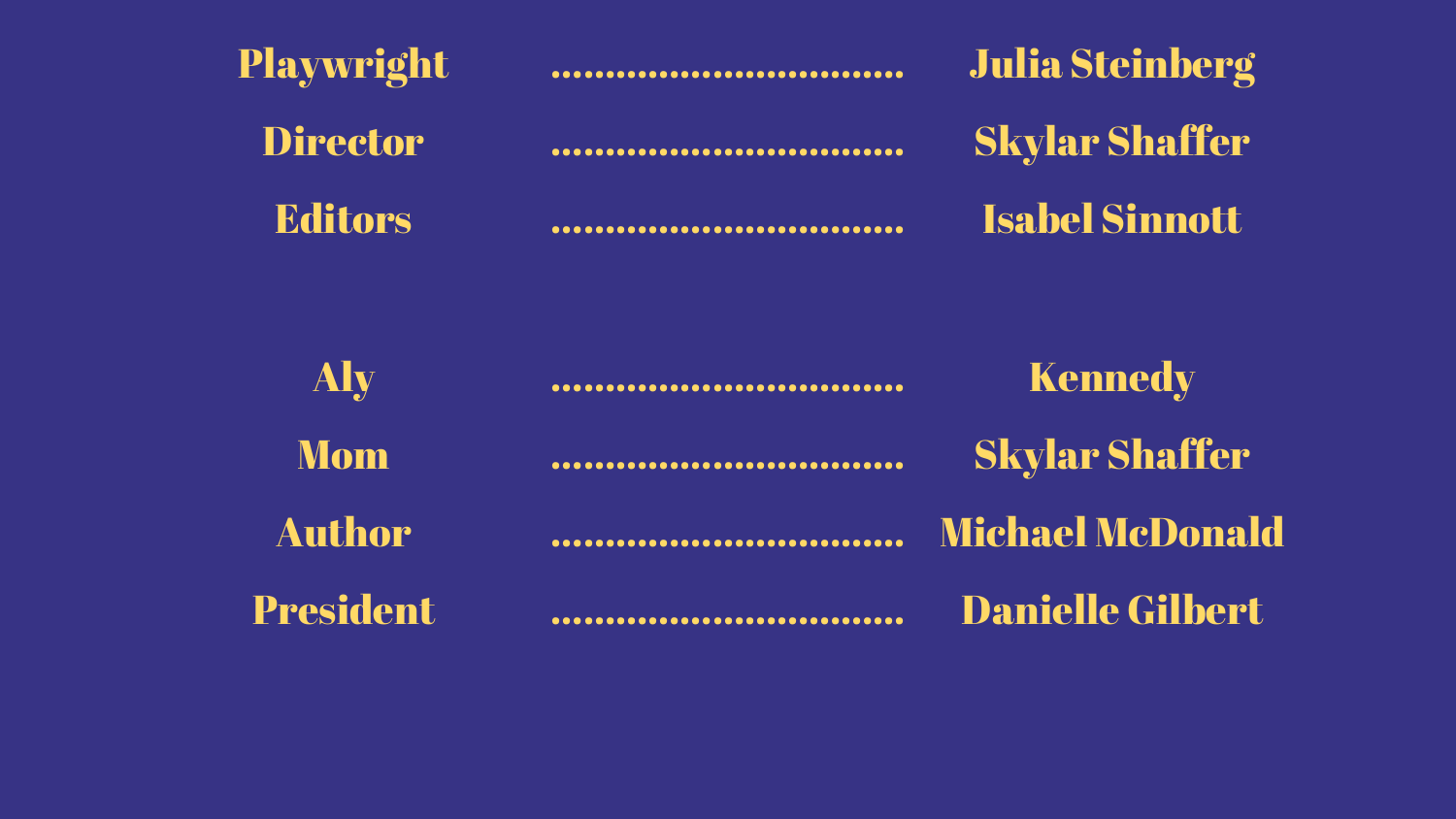

Skylar Shaffer - Skylar is a senior and the president of ITS. Despite the conditions, she is so glad she has still been able to collaborate with others in fun theatrical ways. This is her 2nd 24 hour play she has been a part of, she hopes you enjoy!

Michael McDonald - Michael is a Junior and is really excited to try to make the most of this year while also getting to spend time with friends.

Kristina McKirahan - Kristina is a senior and is excited to be a part of another Hammond Theatre production.

Julia Steinberg - Julia Steinberg is a sophomore and is very excited to be a part of the 24-hour play in almost as many ways as possible. She's incredibly proud of everyone who made this happen even in this virtual world.

Sydney Johanna Finger - Sydney Finger played Abigail in the short play, Eat the Rich. She found it wonderful being able to perform in the 24 hour play and her group (Riley W. and Matthew D.) was collaborative and supportive of each other. Knowing that theatre is still possible and fun in this situation makes her extremely happy and she was so grateful to be apart of this! She wants to thank everyone who made this 24 hour play possible!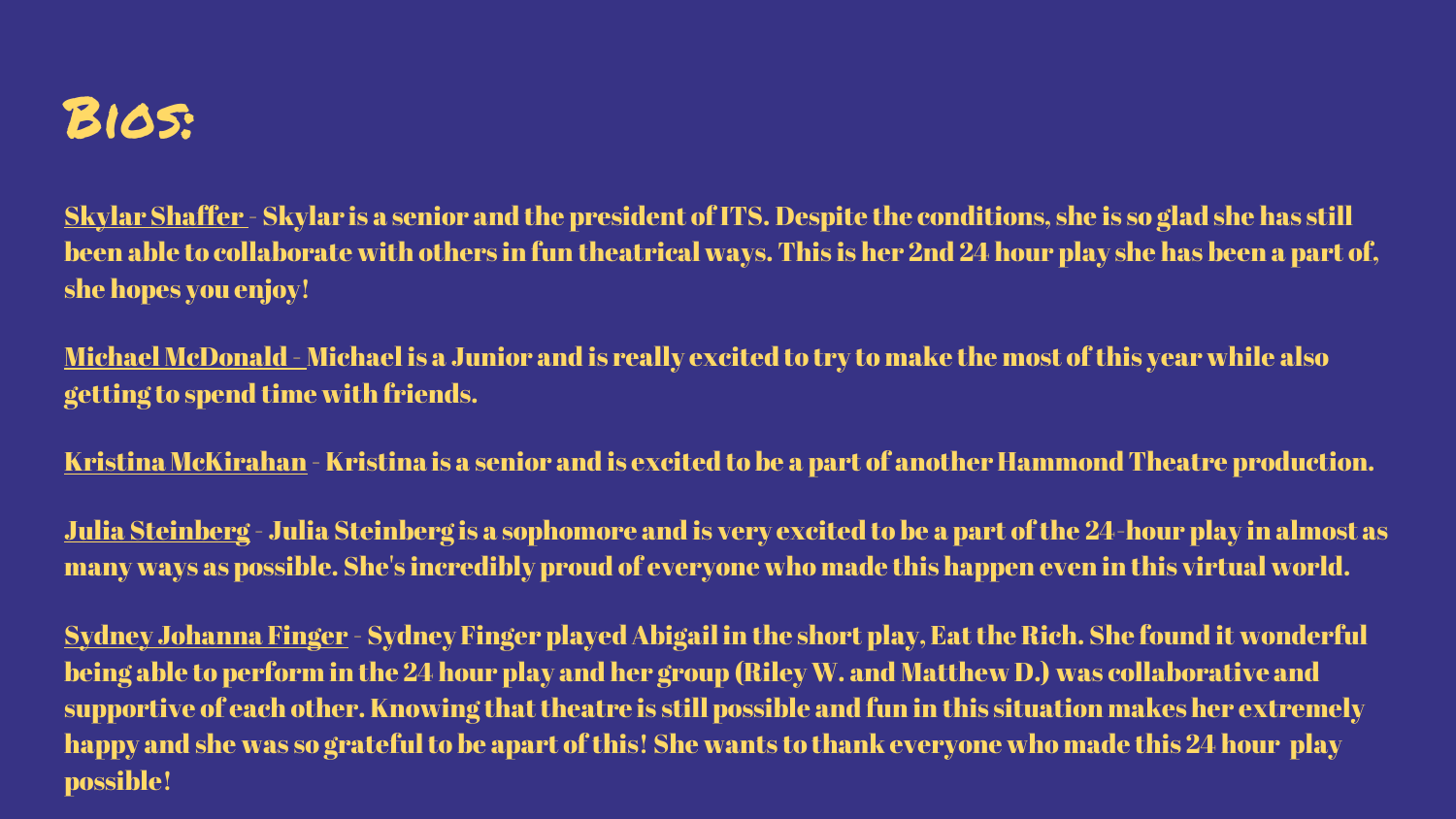

Isabel Moskov - Isabel is a junior and is excited to be performing again. This is her second 24 hour play.

Rachel England - Rachel, the publicist for ITS, is excited for her first 24 hour play. This is her first time directing and is happy to work with such a wonderful cast and direct an amazing play.

Riley James de Leeuw - Riley de Leeuw is a Senior at Hammond. He is happy to return to another production!

Isabel Sinnott- is a senior who has worked on the Lighting Crew at Hammond for the past four years, and is excited to get to work as an editor for this years 24 Hour Play!

Avery Moe - Avery is currently a senior, and she has been part of a couple Hammond Theatre productions since her freshman year. She is honored to have had the opportunity to act once again and to share her playwriting with others for the first time.

Danielle Gilbert - Danielle is a Senior this year. Her favorite roles have been Charlotte Purcell in These Shining Lives and a Lamentor in Cinderella. She is grateful to continue theatre with her friends in a virtual capacity in spite of the pandemic.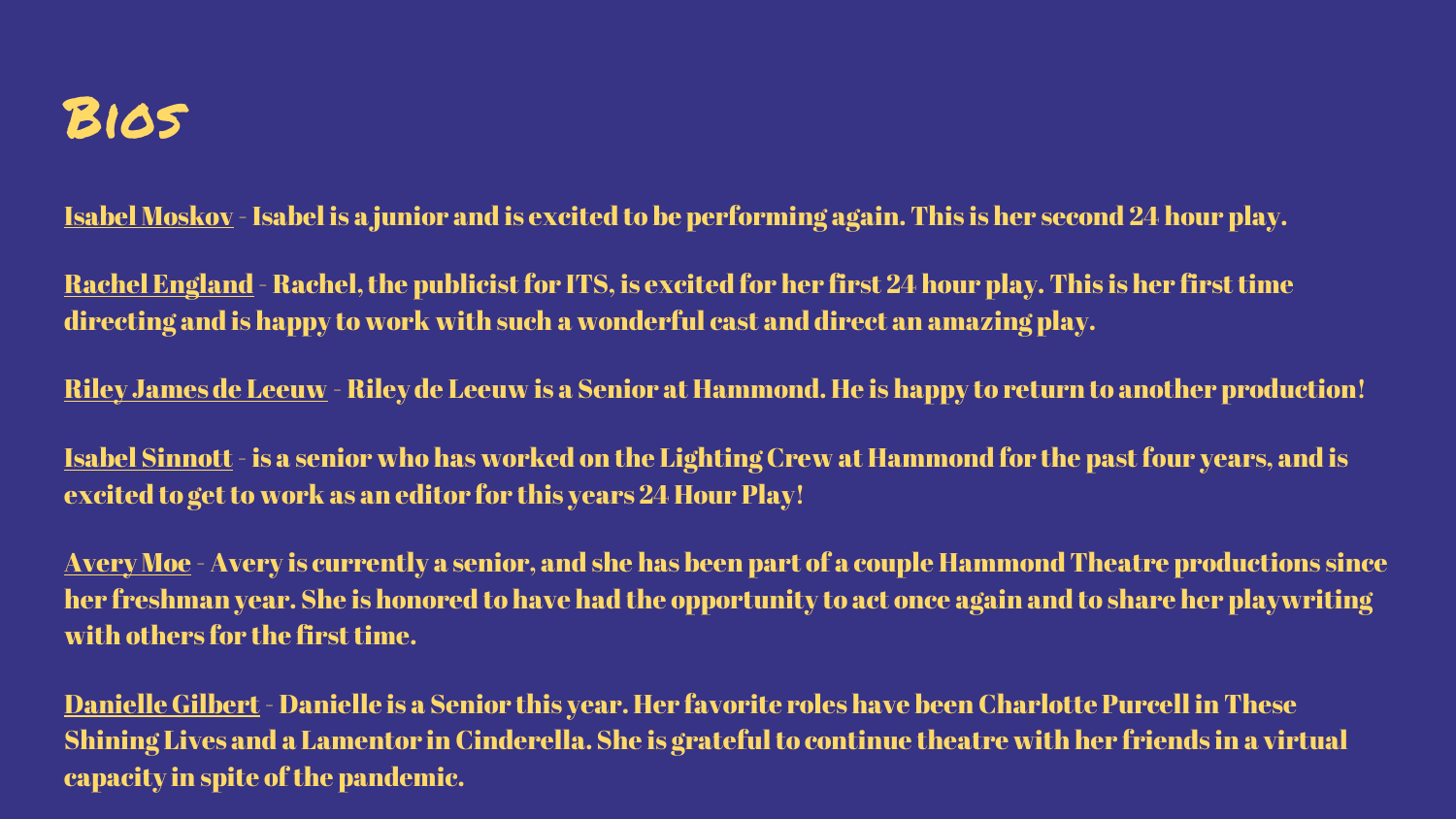

Alara Sheriff - Alara really enjoyed one of her last performances with her peers. She's thankful for this amazing opportunity and hopes everyone enjoys the show!

Matthew Dietrich - It was a pleasure directing Eat the Rich, written by Avery Moe, and being able to put on such a dramatic play in this virtual format. The actors Sydney Finger, Riley Woodward, and Sarah Meklir have shown their incredible talent and ability in this production, willing to put on multiple hats to help and get it created.

Deacon Sweeting - Deacon is a junior and he is a sorta alright dude who has done a few theatre shows and hopes you don't mind this one that we have recently made.

Kennedy Grant - Kennedy is excited for her first year in ITS and Theatre Company! She is grateful her collaborated playwright with close friend, Matt, was chosen for this 24 Hour Play.

Sarah Meklir - Sarah is thrilled to have the unique opportunity to play both the abductor and the abductee.